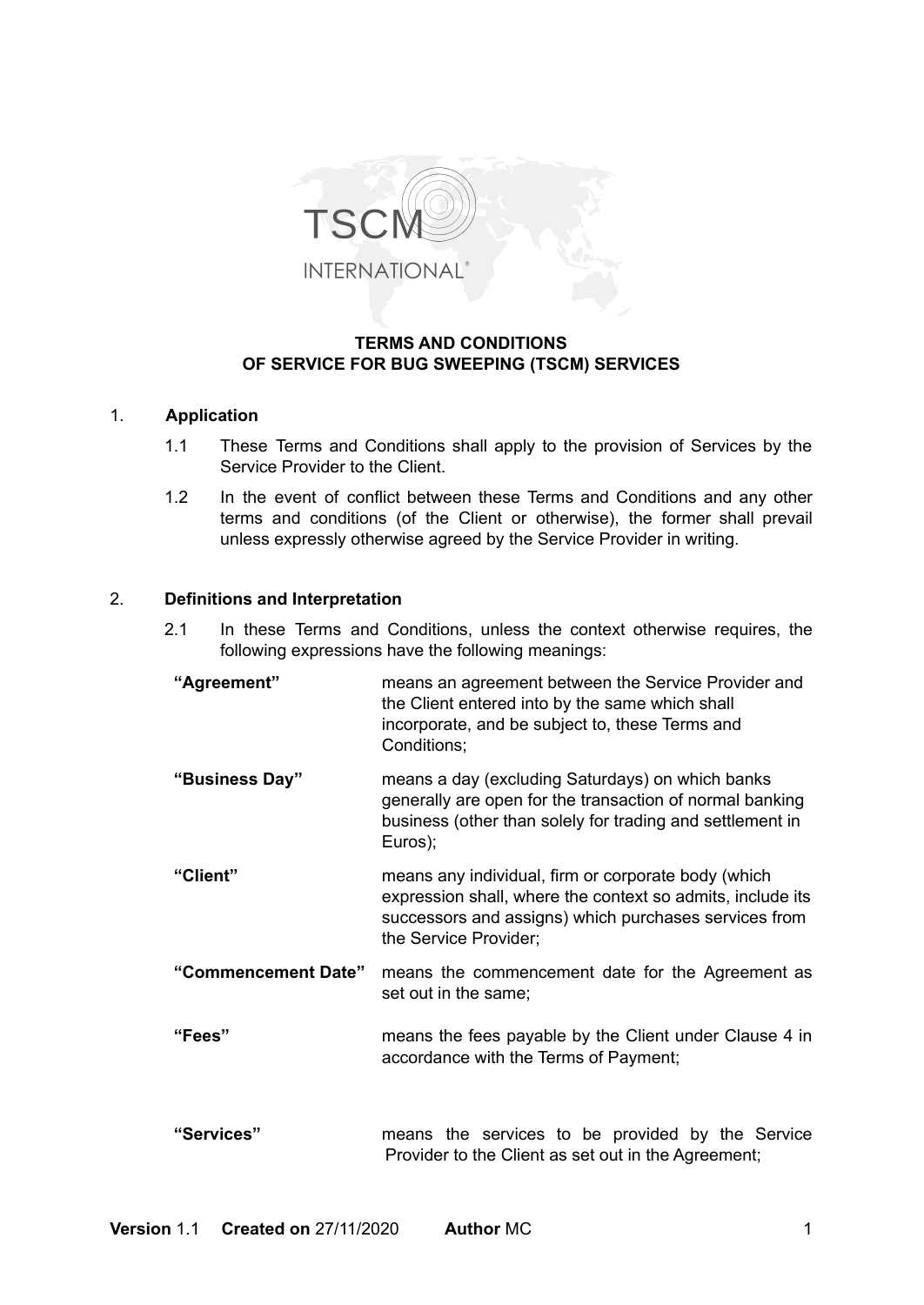**"Service Provider"** means TSCM International Ltd and

**"Terms of Payment"** means the terms of payment of Fees as set out in the Agreement.

- 2.2 Unless the context otherwise requires, each reference in these Terms and Conditions to:
	- 2.2.1 "writing", and any cognate expression, includes a reference to any communication affected by electronic or facsimile transmission or similar means;
	- 2.2.2 a statute or a provision of a statute is a reference to that statute or provision as amended or re-enacted at the relevant time;
	- 2.2.3 "these Terms and Conditions" is a reference to these Terms and Conditions and any Schedules as amended or supplemented at the relevant time;
	- 2.2.4 a Schedule is a schedule to these Terms and Conditions; and
	- 2.2.5 a Clause or paragraph is a reference to a Clause of these Terms and Conditions (other than the Schedules) or a paragraph of the relevant Schedule.
	- 2.2.6 a "Party" or the "Parties" refer to the parties to these Terms and Conditions.
- 2.3 The headings used in these Terms and Conditions are for convenience only and shall have no effect upon the interpretation of these Terms and Conditions.
- 2.4 Words imparting the singular number shall include the plural and vice versa.
- 2.5 References to any gender shall include the other gender.

#### 3. **The Services**

- 3.1 With effect from the Commencement Date the Service Provider shall, in consideration of the Fees being paid in accordance with the Terms of Payment, provide the Services to the Client.
- 3.2 The Service Provider will use reasonable care and skill to perform the **Services**
- 3.3 The Service Provider shall use all reasonable endeavours to complete its obligations under the Agreement, and time shall be of the essence in the performance of these obligations.

# 4. **Fees**

- 4.1 The Client agrees to pay the Fees in accordance with the Terms of Payment.
- 4.2 In addition the Service Provider shall be entitled to recover from the Client his reasonable incidental expenses for materials used and for third party goods and services supplied in connection with the provision of the Services.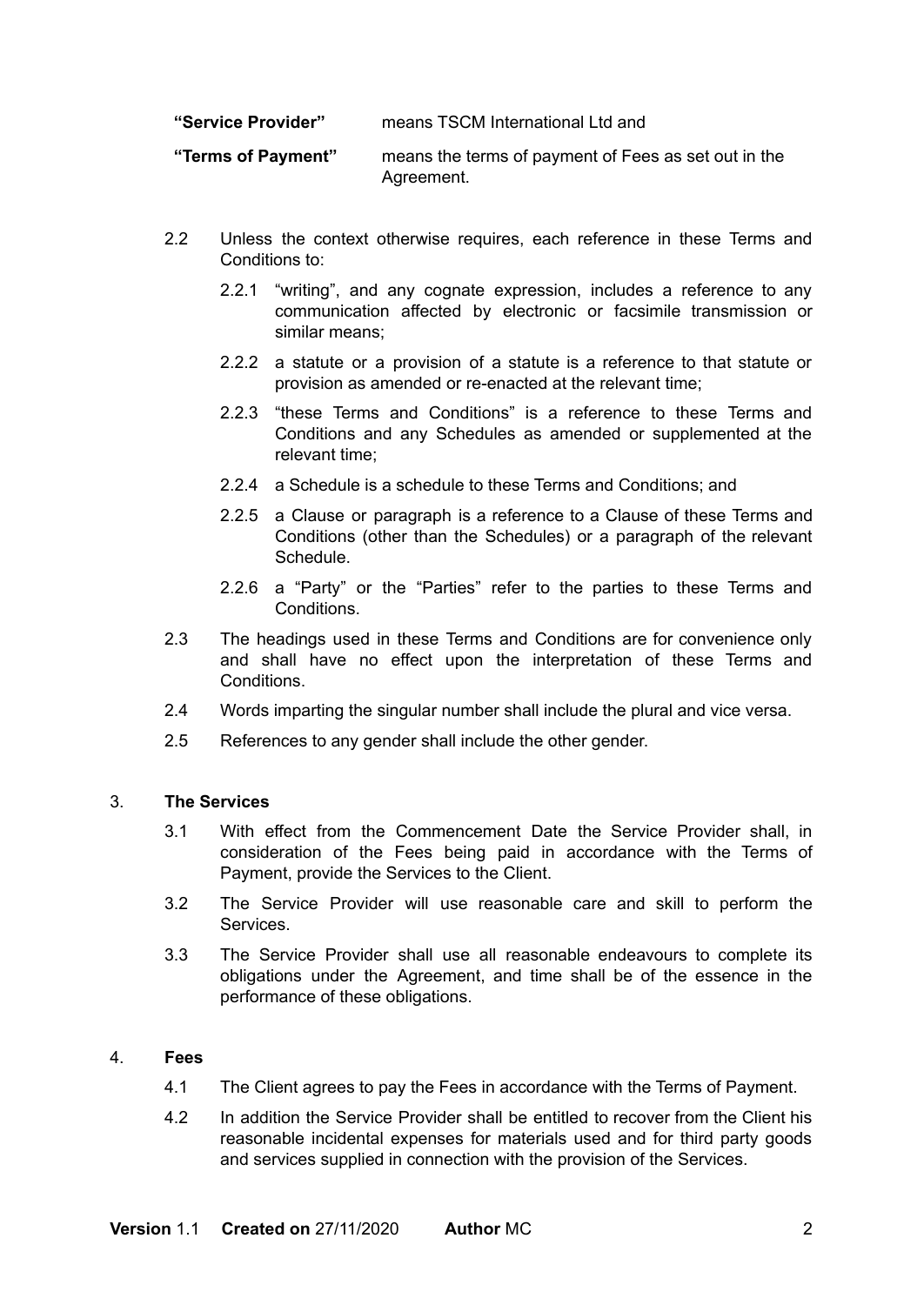- 4.3 The Client will pay the Service Provider for any additional services provided by the Service Provider that are not specified in the Agreement in accordance with the Service Provider's then current, applicable daily rate in effect at the time of the performance or such other rate as may be agreed. Any charge for additional services will be supplemental to the amounts that may be due for expenses.
- 4.4 All sums payable by either Party pursuant to the Agreement are exclusive of any value added or other tax (except corporation tax) or other taxes on profit, for which that Party shall be additionally liable.

# 5. **Payment**

- 5.1 The Client shall pay the Service Provider in accordance with the terms of the Agreement for the Services provided by the Service Provider.
- 5.2 All sums payable by either Party shall be exclusive of any value added or other tax (except corporation tax) or other taxes on profit, for which that Party shall be additionally liable.
- 5.3 All payments required to be made pursuant to the Agreement by either Party shall be made within 14 days of the date of the relevant invoice in Canadian in cleared funds to such bank stated on the agreement as the receiving Party may from time to time nominate, without any set-off, withholding or deduction except such amount (if any) of tax as that Party is required to deduct or withhold by law.
- 5.4 The time of payment shall be of the essence. If the Client fails to make any payment on the due date then the Service Provider shall, without prejudice to any right which the Service Provider may have pursuant to any statutory provision in force from time to time, have the right to charge the Client on a daily basis at an annual rate equal to the aggregate of the base rate of The Bank of Canada plus \$70 per invoice from time to time on any sum due and not paid on the due date. Such interest shall be calculated cumulatively on a daily basis and shall run from day to day and accrue after as well as before any judgement.

# 6. **Confidentiality**

- 6.1 Both the Service Provider and the Client shall undertake that, except as provided by sub-Clause 6.2 or as authorised in writing by the other Party, it shall at all times during the continuance of the Agreement and for 2 years after its termination:
	- 6.1.1 keep confidential all Confidential Information;
	- 6.1.2 not disclose any Confidential Information to any other party;
	- 6.1.3 not use any Confidential Information for any purpose other than as contemplated by the Agreement;
	- 6.1.4 not make any copies of, record in any way or part with possession of any Confidential Information; and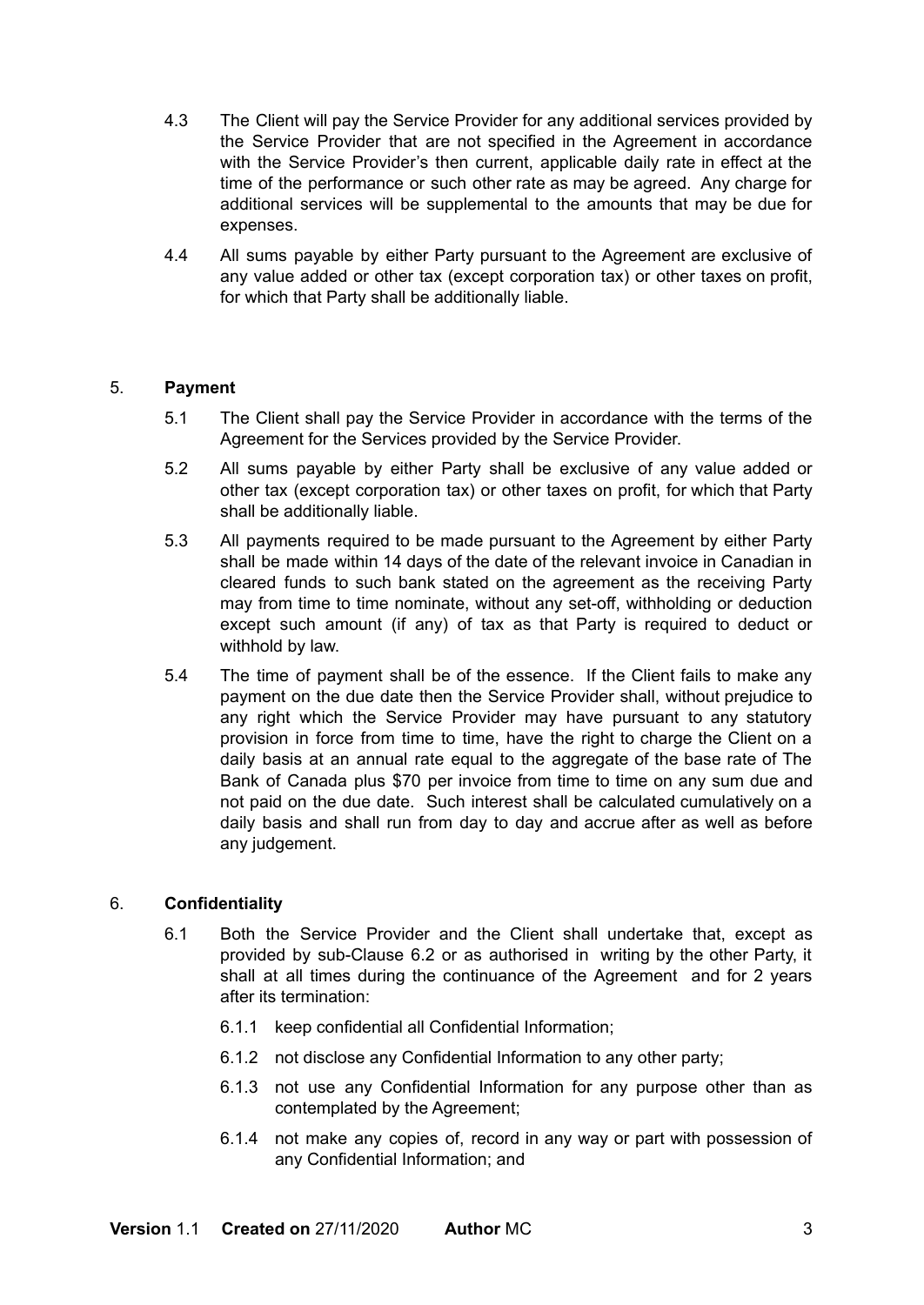- 6.1.5 ensure that (as applicable) none of its directors, officers, employees, agents or advisers does any act which, if done by that Party, would be a breach of the provisions of sub-Clauses 7.1.1 to 7.1.4.
- 6.2 Subject to sub-Clause 7.3, either Party may disclose any Confidential Information to:
	- 6.2.1 any of their sub-contractors or suppliers;
	- 6.2.2 any governmental or other authority or regulatory body; or
	- 6.2.3 any of their employees or officers or those of any party described in sub-Clauses 7.2.1 or 7.2.2;
- 6.3 Disclosure under sub-Clause 7.2 may be made only to the extent that is necessary for the purposes contemplated by the Agreement, or as required by law. In each case the disclosing Party must first inform the recipient that the Confidential Information is confidential. Unless the recipient is a body described in sub-Clause 7.2.2 or is an authorised employee or officer of such a body, the disclosing Party must obtain and submit to the other Party a written undertaking from the recipient to keep the Confidential Information confidential and to use it only for the purposes for which the disclosure is made.
- 6.4 Either Party may use any Confidential Information for any purpose, or disclose it to any other party, where that Confidential Information is or becomes public knowledge through no fault of that Party.
- 6.5 When using or disclosing Confidential Information under sub-Clause 7.4, the disclosing Party must ensure that it does not disclose any part of that Confidential Information which is not public knowledge.
- 6.6 The provisions of this Clause 6 shall continue in force in accordance with their terms, notwithstanding the termination of the Agreement for any reason.

# 7. **Variation and Amendments**

- 7.1 If the Client wishes to vary any details of the Agreement he must notify the Service Provider in writing as soon as possible. The Service Provider shall endeavour to make any required changes and any additional costs thereby incurred shall be invoiced to the Client.
- 7.2 If, due to circumstances beyond the Service Provider's control, it has to make any change in the arrangements relating to the provision of the Services it shall notify the Client immediately. The Service Provider shall endeavour to keep such changes to a minimum and shall seek to offer the Client arrangements as close to the original as is reasonably possible in the circumstances.

# 8. **Termination**

8.1 Either Party may terminate the Agreement by giving written notice to the other Party if: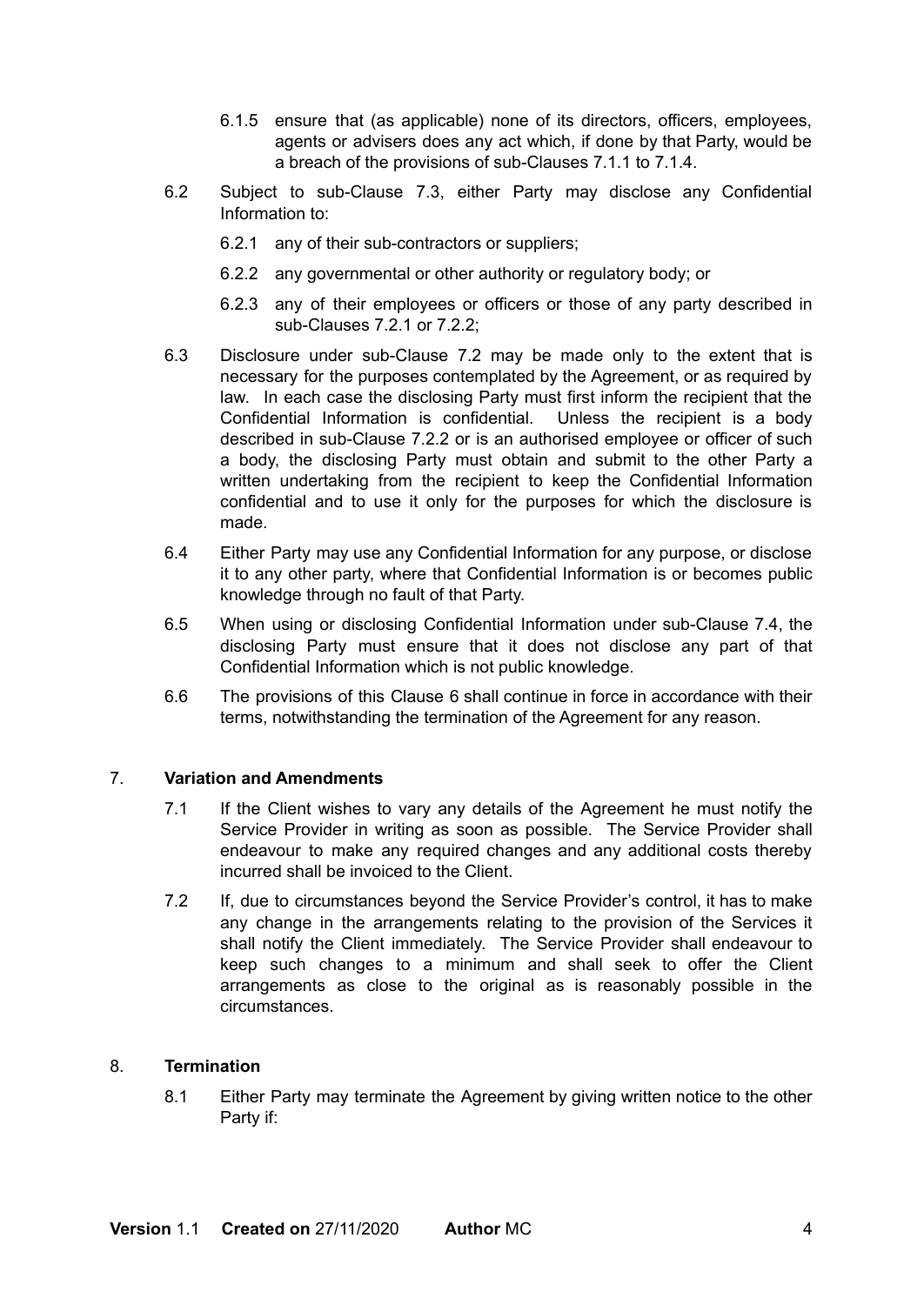- 8.1.1 any sum owing to that Party by the other Party under any of the provisions of the Agreement is not paid within 90 days of the due date for payment;
- 8.1.2 the other Party commits any other breach of any of the provisions of the Agreement and, if the breach is capable of remedy, fails to remedy it within 30 days after being given written notice giving full particulars of the breach and requiring it to be remedied;
- 8.1.3 an encumbrancer takes possession, or where the other Party is a company, a receiver is appointed, of any of the property or assets of that other Party;
- 8.1.4 the other Party makes any voluntary arrangement with its creditors or, being a company, becomes subject to an administration order (within the meaning of the Insolvency Act 1986);
- 8.1.5 the other Party, being an individual or firm, has a bankruptcy order made against it or, being a company, goes into liquidation (except for the purposes of bona fide amalgamation or re-construction and in such a manner that the company resulting therefrom effectively agrees to be bound by or assume the obligations imposed on that other Party under this Agreement);
- 8.1.6 anything analogous to any of the foregoing under the law of any jurisdiction occurs in relation to the other Party;
- 8.1.7 the other Party ceases, or threatens to cease, to carry on business; or
- 8.1.8 control of the other Party is acquired by any person or connected persons not having control of that other Party on the date of the Agreement. For the purposes of this Clause 8, "control" and "connected persons" shall have the meanings ascribed thereto by Sections 1124 and 1122 respectively of the Corporation Tax Act 2010.
- 8.2 For the purposes of sub-Clause 8.1.2, a breach shall be considered capable of remedy if the Party in breach can comply with the provision in question in all respects.
- 8.3 In the event of termination under sub-Clause 8.1 the Service Provider shall retain any sums already paid to it by the Client without prejudice to any other rights the Service Provider may have whether at law or otherwise.

# 9. **Sub-Contracting**

- 9.1 When providing TSCM Operative(s), the Service Provider shall be free to use sub-contractors provided that such subcontractors are suitably qualified and trained.
- 9.2 Any sub-contractor TSCM Operative(s) appointed by the Service Provider shall, for the purposes of these Terms and Conditions and the Agreement, and be acting on behalf of (and under the instruction of) the Service Provider. Any actions or breaches undertaken or committed by any such sub-contractor TSCM Operative(s) shall be deemed to be an action or breach undertaken or committed by the Service Provider. References to "the Service Provider" shall be deemed, where relevant, to include references to such sub-contractor TSCM Operative(s).
- 9.3 Any and all insurance policies referred to under Clause 5 shall cover all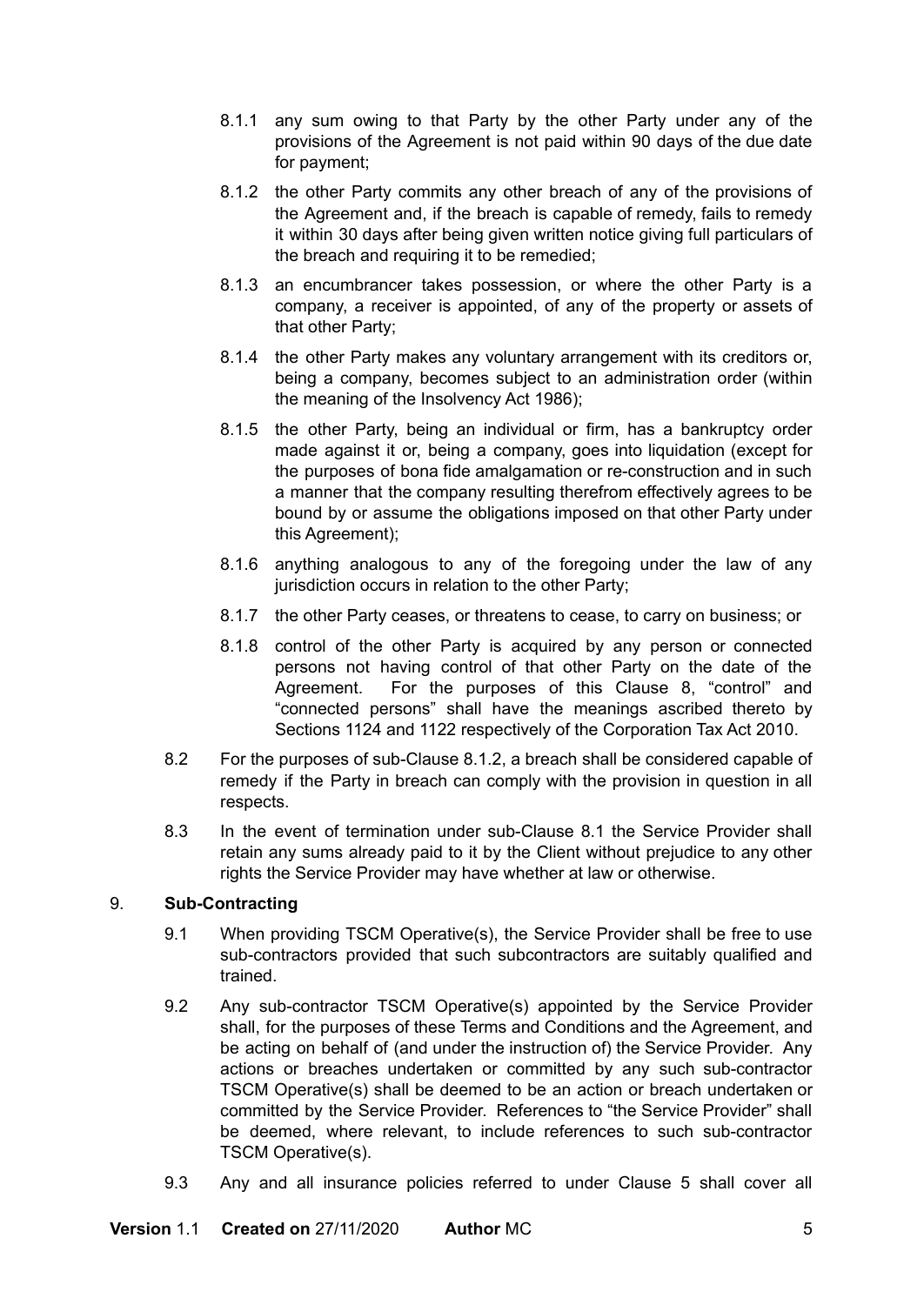sub-contractors so appointed.

# 10. **Liability and Indemnity**

- 10.1 Except in respect of death or personal injury caused by the Service Provider's negligence, the Service Provider will not by reason of any representation, implied warranty, condition or other term, or any duty at common law or under the express terms contained herein, be liable for any loss of profit or any indirect, special or consequential loss, damage, costs, expenses or other claims (whether caused by the Service Provider's servants or agents or otherwise) in connection with the performance of its obligations under the Agreement or with the use by the Client of the Services supplied.
- 10.2 The Client shall indemnify the Service Provider against all damages, costs, claims and expenses suffered by the Service Provider arising from loss or damage to any equipment (including that of third parties) caused by the Client, or his agents or employees.
- 10.3 The Service Provider shall not be liable to the Client or be deemed to be in breach of the Agreement by reason of any delay in performing, or any failure to perform, any of the Service Provider's obligations if the delay or failure was due to any cause beyond the Service Provider's reasonable control.

# 11. **Client's Obligations**

- 11.1 The Client shall allow the Service Provider, the TSCM Operative(s) and other authorised personnel of the Service Provider access at all reasonable times to the Premises for the purpose of providing the Services.
- 11.2 The Client shall provide the Service Provider and/or the TSCM Operative(s) with such information in connection with the Premises and the performance of the Services as the Service Provider and/or the TSCM Operative(s) may from time to time reasonably require.
- 11.3 The Client shall provide the Service Provider with any information reasonably required prior to the commencement of the Services.
- 11.4 The Client shall, prior to the commencement of the Services, provide the Service Provider with full details of any house rules to which the Service Provider and/or TSCM Operative(s) must adhere during the provision of the Services.
- 11.5 The Client and the Service Provider shall each use all reasonable endeavours to keep each other informed of any special requirements applicable to the rendering of the Services. To the extent necessary and appropriate the Service Provider shall promptly take steps to comply with any such special requirements. These steps shall not give rise to any increase in the fees payable under the Agreement, but if they give rise to a reduction in the actual cost to the Service Provider of providing the Services then the fees payable shall be reduced accordingly.
- 11.6 In the event that the Client or any third party, not being a subcontractor of the Service Provider, shall omit or commit anything which prevents or delays the Service Provider from undertaking or complying with any of its obligations under the Agreement, then the Service Provider shall notify the Client as soon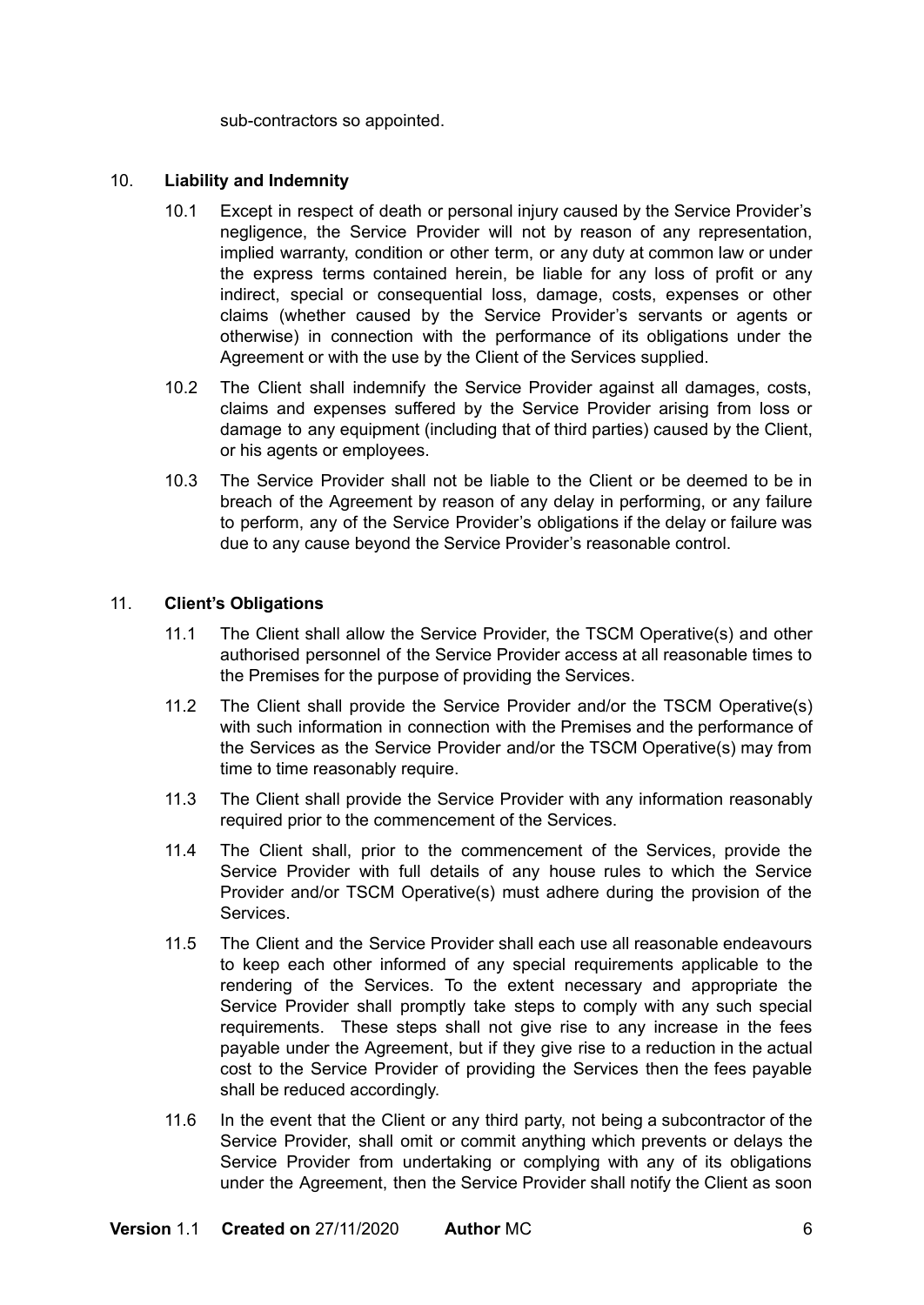as possible and the Service Provider shall have no liability in respect of any delay in the provision of the Services so occasioned.

### 12. **Force Majeure**

Neither the Client nor the Service Provider shall be liable for any failure or delay in performing their obligations under the Agreement where such failure or delay results from any cause that is beyond the reasonable control of that Party. Such causes include, but are not limited to: power failure, Internet Service Provider failure, industrial action, civil unrest, fire, flood, storms, earthquakes, acts of terrorism, acts of war, governmental action or any other event that is beyond the control of the Party in question.

### 13. **Waiver**

- 13.1 No waiver by the Service Provider of any breach of the Agreement by the Client shall be considered as a waiver of any subsequent breach of the same or any other provision. A waiver of any term, provision or condition of the Agreement shall be effective only if given in writing and signed by the waiving Party and then only in the instance and for the purpose for which the waiver is given.
- 13.2 No failure or delay on the part of any Party in exercising any right, power or privilege under the Agreement shall operate as a waiver of, nor shall any single or partial exercise of any such right, power or privilege preclude, any other or further exercise of any other right, power or privilege.

#### 14. **Severance**

The Parties agree that, in the event that one or more of the provisions of these Terms and Conditions are found to be unlawful, invalid or otherwise unenforceable, that / those provisions shall be deemed severed from the remainder of these Terms and Conditions (and the Agreement, as appropriate). The remainder of these Terms and Conditions shall be valid and enforceable.

#### 15. **Copyright**

The Service Provider reserves all copyright and any other rights (if any) which may subsist in the products of, or in connection with, the provision of the Services or facilities. The Service Provider reserves the right to take such actions as may be appropriate to restrain or prevent infringement of such copyright.

### 16. **Notices**

- 16.1 All notices under the Agreement shall be in writing and be deemed duly given if signed by, or on behalf of, a duly authorised officer of the Party giving the notice.
- 16.2 Notices shall be deemed to have been duly given: